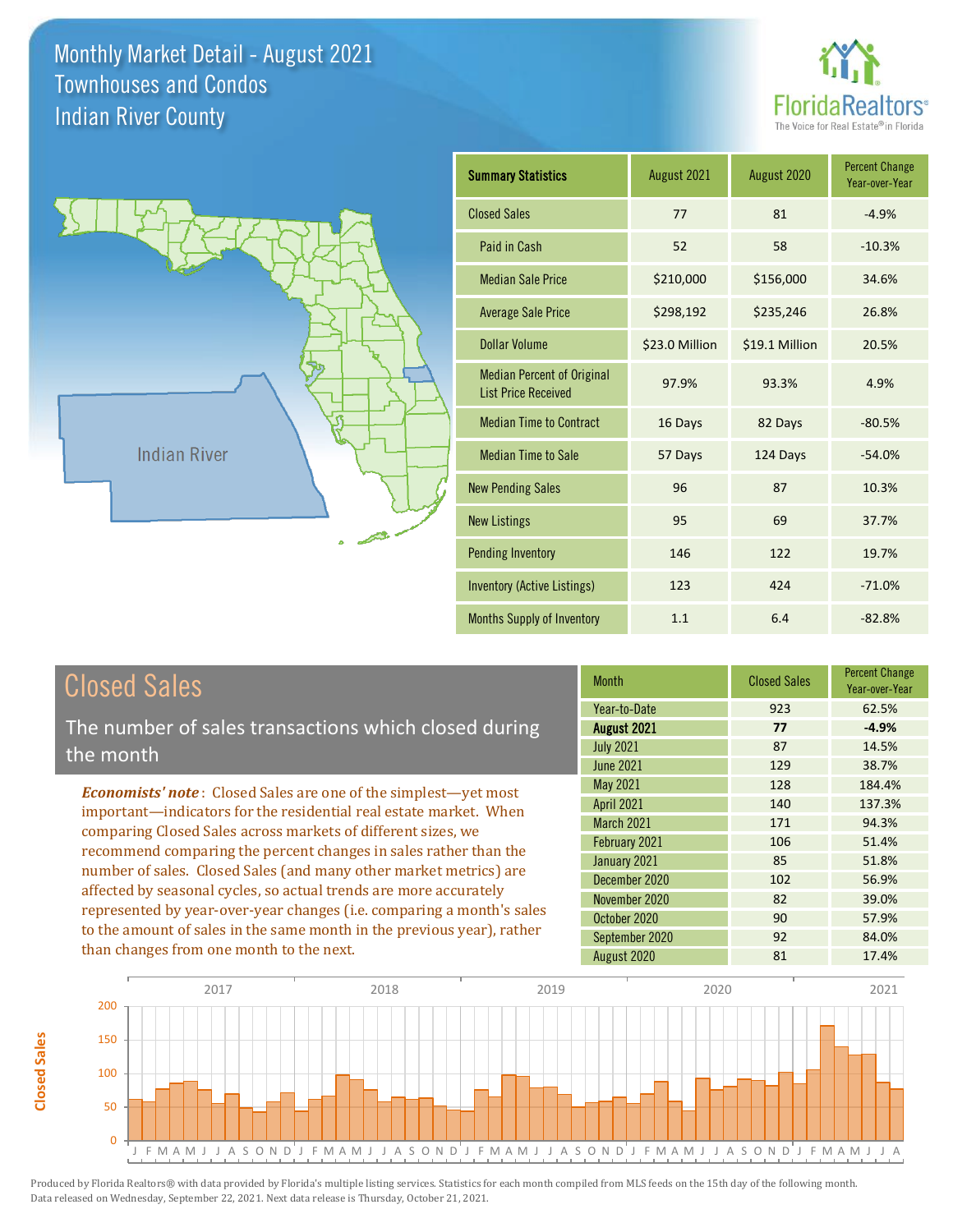this statistic should be interpreted with care.



50 47.1%

| Cash Sales                                                                     | <b>Month</b>      | <b>Cash Sales</b> | <b>Percent Change</b><br>Year-over-Year |
|--------------------------------------------------------------------------------|-------------------|-------------------|-----------------------------------------|
|                                                                                | Year-to-Date      | 631               | 73.8%                                   |
| The number of Closed Sales during the month in which                           | August 2021       | 52                | $-10.3%$                                |
| buyers exclusively paid in cash                                                | <b>July 2021</b>  | 69                | 38.0%                                   |
|                                                                                | <b>June 2021</b>  | 90                | 60.7%                                   |
|                                                                                | May 2021          | 88                | 238.5%                                  |
|                                                                                | <b>April 2021</b> | 93                | 138.5%                                  |
| <b>Economists' note:</b> Cash Sales can be a useful indicator of the extent to | <b>March 2021</b> | 110               | 89.7%                                   |
| which investors are participating in the market. Why? Investors are            | February 2021     | 70                | 70.7%                                   |
| far more likely to have the funds to purchase a home available up front,       | January 2021      | 59                | 68.6%                                   |
| whereas the typical homebuyer requires a mortgage or some other                | December 2020     | 63                | 40.0%                                   |
| form of financing. There are, of course, many possible exceptions, so          | November 2020     | 52                | 18.2%                                   |

J F M A M J J A S O N D J F M A M J J A S O N D J F M A M J J A S O N D J F M A M J J A S O N D J F M A M J J A 0 20 40 60 80 100 120 2017 2018 2019 2020 2021

# Cash Sales as a Percentage of Closed Sales

The percentage of Closed Sales during the month which were Cash Sales

*Economists' note* : This statistic is simply another way of viewing Cash Sales. The remaining percentages of Closed Sales (i.e. those not paid fully in cash) each month involved some sort of financing, such as mortgages, owner/seller financing, assumed loans, etc.

| Month             | <b>Percent of Closed</b><br>Sales Paid in Cash | <b>Percent Change</b><br>Year-over-Year |
|-------------------|------------------------------------------------|-----------------------------------------|
| Year-to-Date      | 68.4%                                          | 7.0%                                    |
| August 2021       | 67.5%                                          | $-5.7%$                                 |
| <b>July 2021</b>  | 79.3%                                          | 20.5%                                   |
| <b>June 2021</b>  | 69.8%                                          | 15.9%                                   |
| May 2021          | 68.8%                                          | 19.0%                                   |
| <b>April 2021</b> | 66.4%                                          | 0.5%                                    |
| March 2021        | 64.3%                                          | $-2.4%$                                 |
| February 2021     | 66.0%                                          | 12.6%                                   |
| January 2021      | 69.4%                                          | 11.0%                                   |
| December 2020     | 61.8%                                          | $-10.7%$                                |
| November 2020     | 63.4%                                          | $-15.0%$                                |
| October 2020      | 55.6%                                          | $-6.7%$                                 |
| September 2020    | 62.0%                                          | $-18.4%$                                |
| August 2020       | 71.6%                                          | 0.8%                                    |

August 2020 **58** 18.4%

September 2020 57 50.0%

October 2020



Pct. of Closed Sales **Pct. of Closed Sales**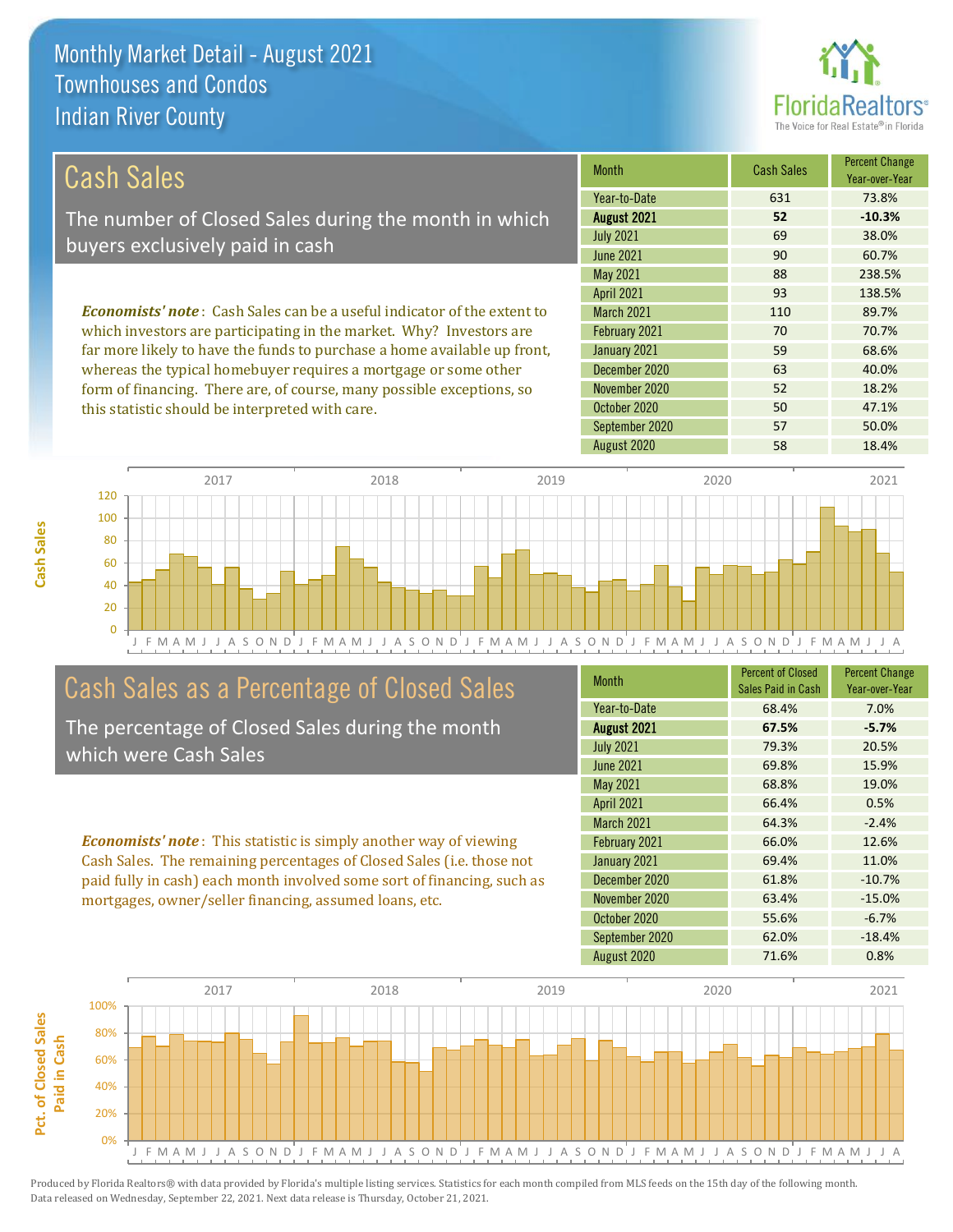

# Median Sale Price

The median sale price reported for the month (i.e. 50% of sales were above and 50% of sales were below)

*Economists' note* : Median Sale Price is our preferred summary statistic for price activity because, unlike Average Sale Price, Median Sale Price is not sensitive to high sale prices for small numbers of homes that may not be characteristic of the market area. Keep in mind that median price trends over time are not always solely caused by changes in the general value of local real estate. Median sale price only reflects the values of the homes that *sold* each month, and the mix of the types of homes that sell can change over time.

| <b>Month</b>      | <b>Median Sale Price</b> | <b>Percent Change</b><br>Year-over-Year |
|-------------------|--------------------------|-----------------------------------------|
| Year-to-Date      | \$189,900                | 16.5%                                   |
| August 2021       | \$210,000                | 34.6%                                   |
| <b>July 2021</b>  | \$188,900                | $-6.3%$                                 |
| <b>June 2021</b>  | \$230,000                | 39.4%                                   |
| May 2021          | \$218,500                | 39.3%                                   |
| <b>April 2021</b> | \$207,000                | 44.3%                                   |
| March 2021        | \$175,000                | $-5.4%$                                 |
| February 2021     | \$150,000                | $-6.3%$                                 |
| January 2021      | \$190,000                | 17.5%                                   |
| December 2020     | \$173,250                | 11.4%                                   |
| November 2020     | \$159,900                | 1.5%                                    |
| October 2020      | \$153,000                | 9.3%                                    |
| September 2020    | \$198,000                | 29.0%                                   |
| August 2020       | \$156,000                | 0.6%                                    |



### Average Sale Price

The average sale price reported for the month (i.e. total sales in dollars divided by the number of sales)

*Economists' note* : Usually, we prefer Median Sale Price over Average Sale Price as a summary statistic for home prices. However, Average Sale Price does have its uses—particularly when it is analyzed alongside the Median Sale Price. For one, the relative difference between the two statistics can provide some insight into the market for higher-end homes in an area.

| Month            | <b>Average Sale Price</b> | <b>Percent Change</b><br>Year-over-Year |
|------------------|---------------------------|-----------------------------------------|
| Year-to-Date     | \$332,247                 | 29.1%                                   |
| August 2021      | \$298,192                 | 26.8%                                   |
| <b>July 2021</b> | \$321,494                 | 17.0%                                   |
| <b>June 2021</b> | \$392,673                 | 54.4%                                   |
| May 2021         | \$412,901                 | 102.7%                                  |
| April 2021       | \$306,796                 | 22.5%                                   |
| March 2021       | \$321,668                 | 10.6%                                   |
| February 2021    | \$268,247                 | 15.4%                                   |
| January 2021     | \$303,952                 | 1.5%                                    |
| December 2020    | \$271,431                 | $-15.8%$                                |
| November 2020    | \$291,427                 | 1.1%                                    |
| October 2020     | \$237,540                 | 6.2%                                    |
| September 2020   | \$240,464                 | 11.1%                                   |
| August 2020      | \$235,246                 | 11.4%                                   |



Produced by Florida Realtors® with data provided by Florida's multiple listing services. Statistics for each month compiled from MLS feeds on the 15th day of the following month. Data released on Wednesday, September 22, 2021. Next data release is Thursday, October 21, 2021.

**Average Sale Price**

**Average Sale Price**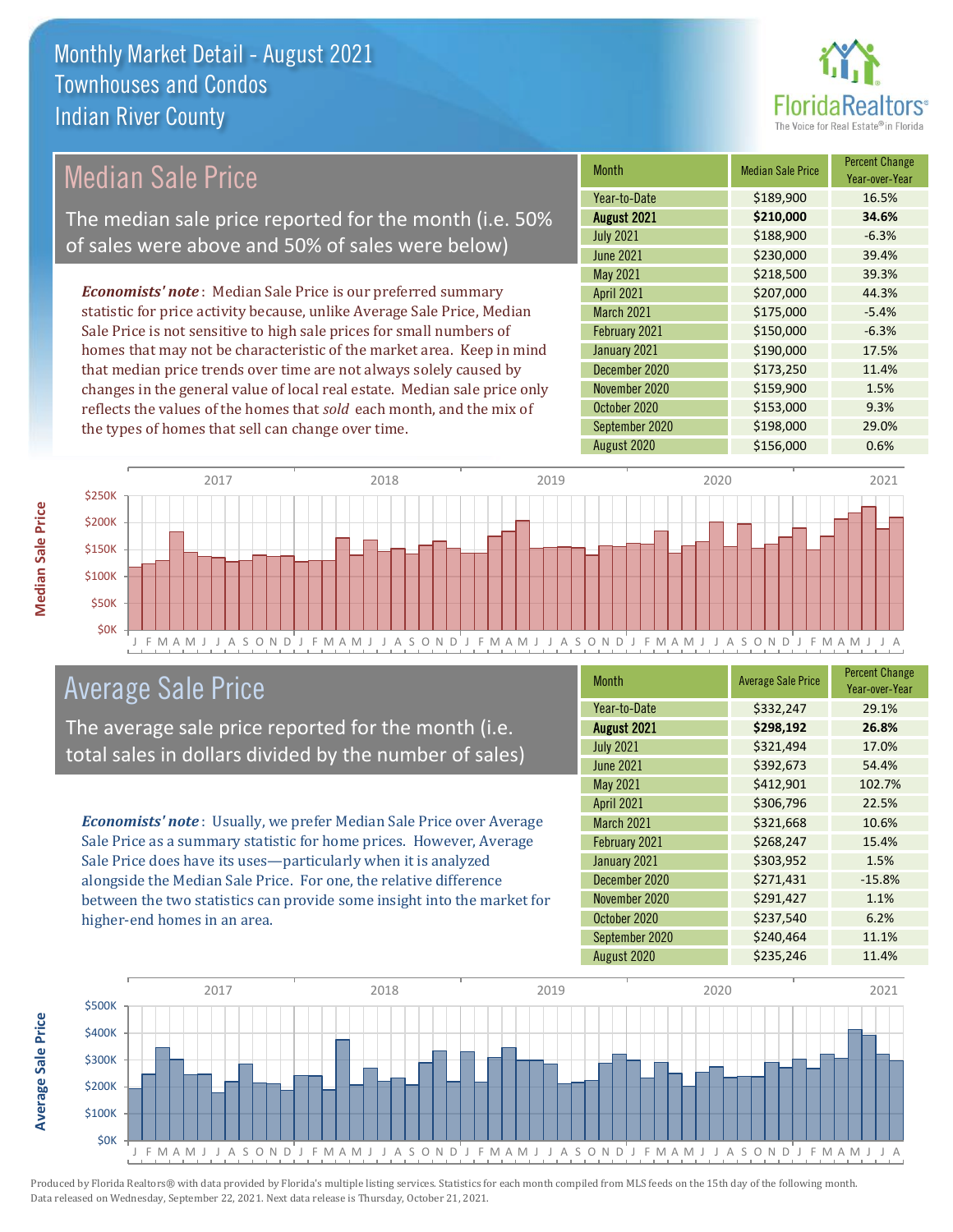

Year-over-Year

54.1%

\$23.9 Million 40.5%

\$21.4 Million 67.7%

Month **Dollar Volume** Percent Change

August 2021 **\$23.0 Million 20.5%** Year-to-Date \$306.7 Million 109.8%

July 2021 **\$28.0 Million** 33.9% June 2021 **\$50.7 Million** 114.2%

May 2021 **552.9 Million** 476.4% April 2021 **543.0 Million** 190.8% March 2021 **\$55.0 Million 114.8%** February 2021 **\$28.4 Million 74.8%** 

August 2020 <br>  $\begin{array}{|c|c|c|c|}\n\hline\n\text{$519.1 Million} & \text{30.8\%} \\
\hline\n\end{array}$ 

September 2020 \$22.1 Million 104.5%

December 2020 \$27.7 Million 32.1%

January 2021 **\$25.8 Million** 

October 2020

November 2020

#### ollar Volume

The sum of the sale prices for all sales which closed during the month

*Economists' note* : Dollar Volume is simply the sum of all sale prices in a given time period, and can quickly be calculated by multiplying Closed Sales by Average Sale Price. It is a strong indicator of the health of the real estate industry in a market, and is of particular interest to real estate professionals, investors, analysts, and government agencies. Potential home sellers and home buyers, on the other hand, will likely be better served by paying attention to trends in the two components of Dollar Volume (i.e. sales and prices) individually.



### Median Percent of Original List Price Received

The median of the sale price (as a percentage of the original list price) across all properties selling during the month

*Economists' note* : The Median Percent of Original List Price Received is useful as an indicator of market recovery, since it typically rises as buyers realize that the market may be moving away from them and they need to match the selling price (or better it) in order to get a contract on the house. This is usually the last measure to indicate a market has shifted from down to up, so it is what we would call a *lagging* indicator.

| <b>Month</b>      | Med. Pct. of Orig.<br><b>List Price Received</b> | <b>Percent Change</b><br>Year-over-Year |
|-------------------|--------------------------------------------------|-----------------------------------------|
| Year-to-Date      | 96.9%                                            | 3.9%                                    |
| August 2021       | 97.9%                                            | 4.9%                                    |
| <b>July 2021</b>  | 98.3%                                            | 5.2%                                    |
| <b>June 2021</b>  | 97.5%                                            | 5.3%                                    |
| May 2021          | 96.9%                                            | 2.6%                                    |
| <b>April 2021</b> | 97.2%                                            | 3.6%                                    |
| March 2021        | 96.9%                                            | 3.9%                                    |
| February 2021     | 95.1%                                            | 1.9%                                    |
| January 2021      | 95.0%                                            | 1.4%                                    |
| December 2020     | 93.2%                                            | $-1.4%$                                 |
| November 2020     | 95.4%                                            | 1.8%                                    |
| October 2020      | 94.7%                                            | 0.4%                                    |
| September 2020    | 91.4%                                            | $-1.9%$                                 |
| August 2020       | 93.3%                                            | 0.8%                                    |

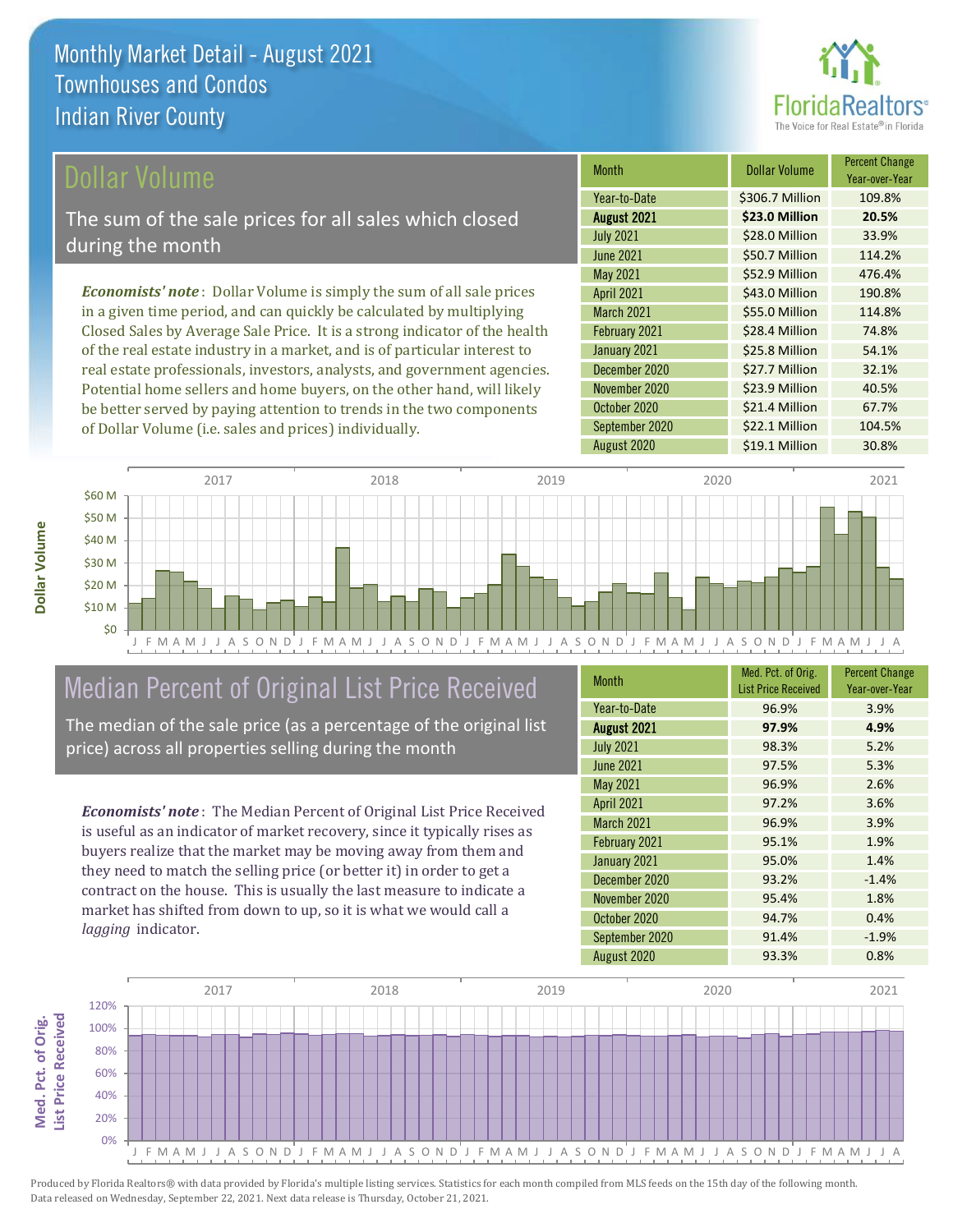

# Median Time to Contract

The median number of days between the listing date and contract date for all Closed Sales during the month

*Economists' note* : Like Time to Sale, Time to Contract is a measure of the length of the home selling process calculated for sales which closed during the month. The difference is that Time to Contract measures the number of days between the initial listing of a property and the signing of the contract which eventually led to the closing of the sale. When the gap between Median Time to Contract and Median Time to Sale grows, it is usually a sign of longer closing times and/or declining numbers of cash sales.

| <b>Month</b>       | <b>Median Time to</b><br>Contract | <b>Percent Change</b><br>Year-over-Year |
|--------------------|-----------------------------------|-----------------------------------------|
| Year-to-Date       | 32 Days                           | $-60.0%$                                |
| <b>August 2021</b> | 16 Days                           | $-80.5%$                                |
| <b>July 2021</b>   | 21 Days                           | $-79.4%$                                |
| <b>June 2021</b>   | 25 Days                           | $-74.5%$                                |
| May 2021           | 25 Days                           | $-44.4%$                                |
| <b>April 2021</b>  | 29 Days                           | $-12.1%$                                |
| <b>March 2021</b>  | 33 Days                           | $-44.1%$                                |
| February 2021      | 57 Days                           | $-31.3%$                                |
| January 2021       | 41 Days                           | $-45.3%$                                |
| December 2020      | 97 Days                           | 136.6%                                  |
| November 2020      | 92 Days                           | 43.8%                                   |
| October 2020       | 81 Days                           | 55.8%                                   |
| September 2020     | 72 Days                           | $-32.1%$                                |
| August 2020        | 82 Days                           | 43.9%                                   |



### Median Time to Sale

**Median Time to Contract**

**Median Time to** 

The median number of days between the listing date and closing date for all Closed Sales during the month

*Economists' note* : Time to Sale is a measure of the length of the home selling process, calculated as the number of days between the initial listing of a property and the closing of the sale. *Median* Time to Sale is the amount of time the "middle" property selling this month was on the market. That is, 50% of homes selling this month took *less* time to sell, and 50% of homes took *more* time to sell. Median Time to Sale gives a more accurate picture than Average Time to Sale, which can be skewed upward by small numbers of properties taking an abnormally long time to sell.

| <b>Month</b>      | <b>Median Time to Sale</b> | <b>Percent Change</b><br>Year-over-Year |
|-------------------|----------------------------|-----------------------------------------|
| Year-to-Date      | 73 Days                    | $-35.4%$                                |
| August 2021       | 57 Days                    | $-54.0%$                                |
| <b>July 2021</b>  | 58 Days                    | $-62.1%$                                |
| <b>June 2021</b>  | 60 Days                    | $-55.2%$                                |
| May 2021          | 70 Days                    | $-13.6%$                                |
| <b>April 2021</b> | 74 Days                    | $-15.9%$                                |
| <b>March 2021</b> | 73 Days                    | $-31.8%$                                |
| February 2021     | 93 Days                    | $-15.5%$                                |
| January 2021      | 76 Days                    | $-28.3%$                                |
| December 2020     | 141 Days                   | 85.5%                                   |
| November 2020     | 130 Days                   | 31.3%                                   |
| October 2020      | 111 Days                   | 14.4%                                   |
| September 2020    | 104 Days                   | $-35.4%$                                |
| August 2020       | 124 Days                   | 44.2%                                   |

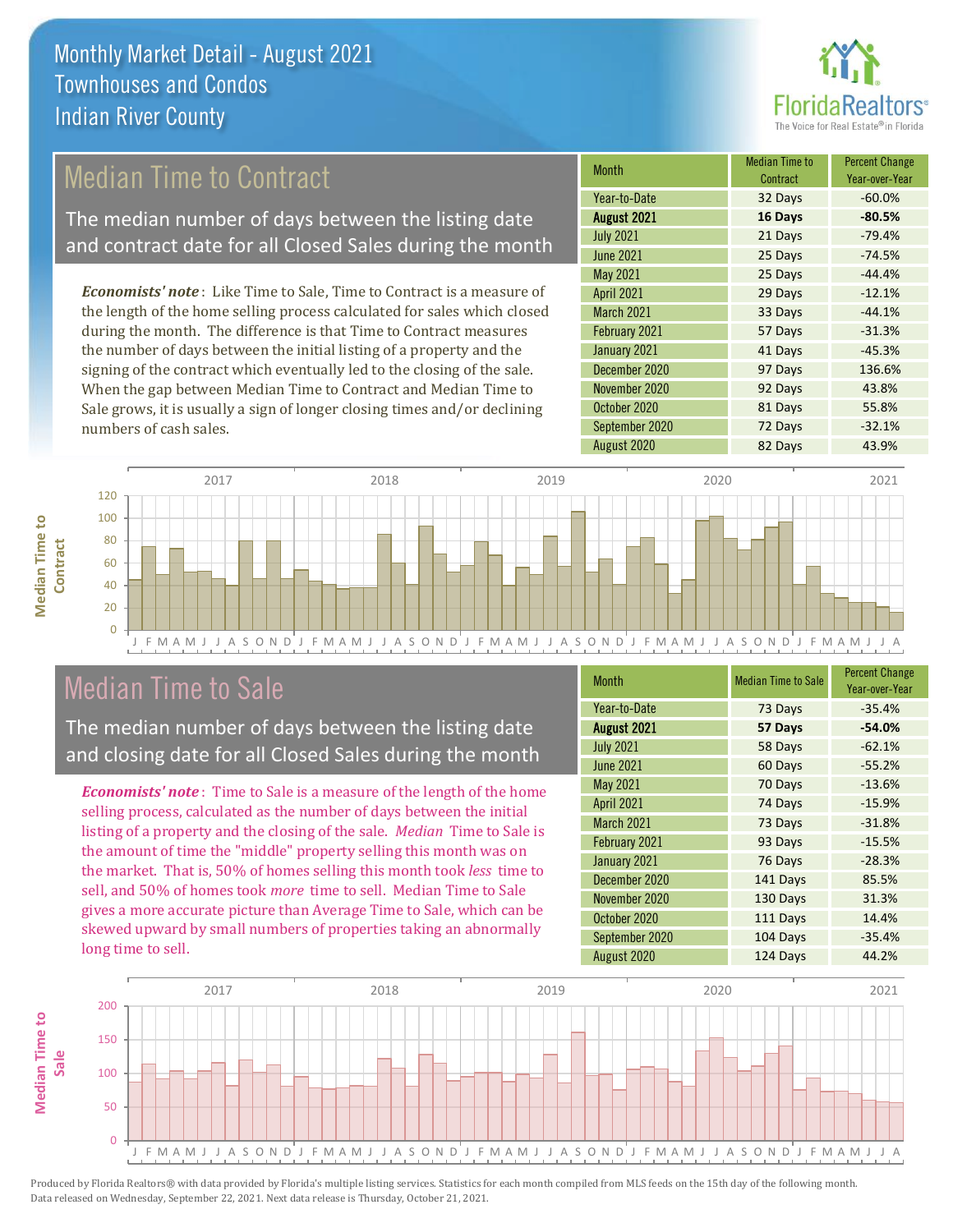

| New Pending Sales                                                             | <b>Month</b>      | <b>New Pending Sales</b> | <b>Percent Change</b><br>Year-over-Year |
|-------------------------------------------------------------------------------|-------------------|--------------------------|-----------------------------------------|
|                                                                               | Year-to-Date      | 976                      | 48.6%                                   |
| The number of listed properties that went under                               | August 2021       | 96                       | 10.3%                                   |
| contract during the month                                                     | <b>July 2021</b>  | 70                       | $-13.6%$                                |
|                                                                               | <b>June 2021</b>  | 86                       | $-7.5%$                                 |
|                                                                               | May 2021          | 125                      | 31.6%                                   |
| <b>Economists' note:</b> Because of the typical length of time it takes for a | <b>April 2021</b> | 122                      | 165.2%                                  |
| sale to close, economists consider Pending Sales to be a decent               | <b>March 2021</b> | 165                      | 135.7%                                  |
| indicator of potential future Closed Sales. It is important to bear in        | February 2021     | 153                      | 64.5%                                   |
| mind, however, that not all Pending Sales will be closed successfully.        | January 2021      | 159                      | 72.8%                                   |
| So, the effectiveness of Pending Sales as a future indicator of Closed        | December 2020     | 103                      | 80.7%                                   |
| Sales is susceptible to changes in market conditions such as the              | November 2020     | 95                       | 72.7%                                   |
| availability of financing for homebuyers and the inventory of                 | October 2020      | 104                      | 42.5%                                   |



# New Listings

distressed properties for sale.

The number of properties put onto the market during the month

*Economists' note* : New Listings tend to rise in delayed response to increasing prices, so they are often seen as a lagging indicator of market health. As prices rise, potential sellers raise their estimations of value—and in the most recent cycle, rising prices have freed up many potential sellers who were previously underwater on their mortgages. Note that in our calculations, we take care to not include properties that were recently taken off the market and quickly relisted, since these are not really *new* listings.

| Month             | <b>New Listings</b> | <b>Percent Change</b><br>Year-over-Year |
|-------------------|---------------------|-----------------------------------------|
| Year-to-Date      | 849                 | $-0.6%$                                 |
| August 2021       | 95                  | 37.7%                                   |
| <b>July 2021</b>  | 66                  | $-27.5%$                                |
| <b>June 2021</b>  | 92                  | $-7.1%$                                 |
| May 2021          | 79                  | $-49.7%$                                |
| <b>April 2021</b> | 124                 | 37.8%                                   |
| <b>March 2021</b> | 125                 | 11.6%                                   |
| February 2021     | 121                 | 26.0%                                   |
| January 2021      | 147                 | 5.0%                                    |
| December 2020     | 82                  | 1.2%                                    |
| November 2020     | 98                  | $-20.3%$                                |
| October 2020      | 94                  | $-28.8%$                                |
| September 2020    | 85                  | 30.8%                                   |
| August 2020       | 69                  | $-18.8%$                                |

September 2020 96 74.5%



Produced by Florida Realtors® with data provided by Florida's multiple listing services. Statistics for each month compiled from MLS feeds on the 15th day of the following month. Data released on Wednesday, September 22, 2021. Next data release is Thursday, October 21, 2021.

**New Listings**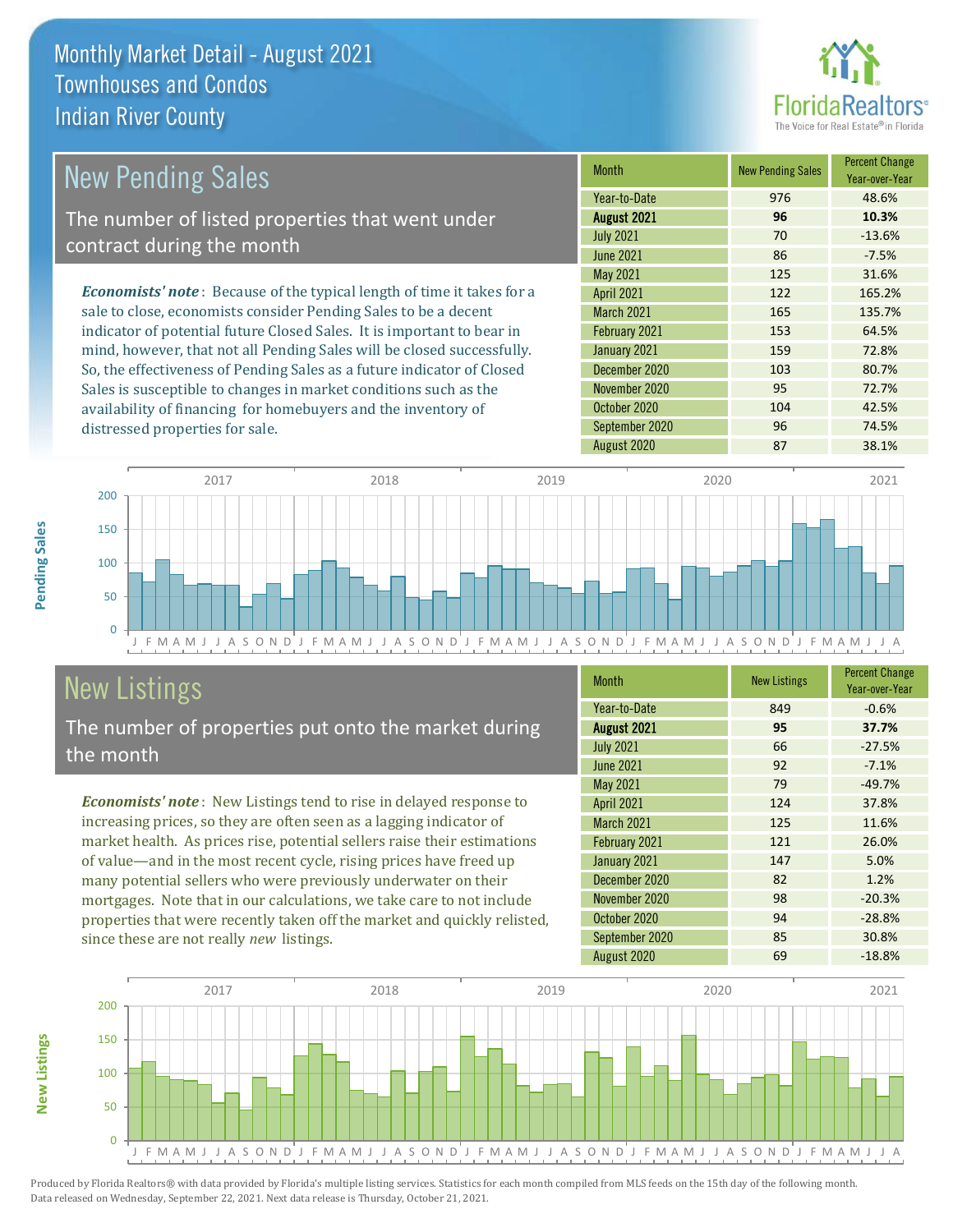

# *Economists' note* : There are a number of ways to define and calculate Inventory (Active Listings) The number of property listings active at the end of the month

Inventory. Our method is to simply count the number of active listings on the last day of the month, and hold this number to compare with the same month the following year. Inventory rises when New Listings are outpacing the number of listings that go off-market (regardless of whether they actually sell). Likewise, it falls when New Listings aren't keeping up with the rate at which homes are going off-market.

| Month                    | Inventory | <b>Percent Change</b><br>Year-over-Year |
|--------------------------|-----------|-----------------------------------------|
| <b>YTD (Monthly Avg)</b> | 192       | $-63.0%$                                |
| August 2021              | 123       | $-71.0%$                                |
| <b>July 2021</b>         | 125       | $-74.4%$                                |
| <b>June 2021</b>         | 136       | $-73.2%$                                |
| May 2021                 | 144       | $-74.5%$                                |
| <b>April 2021</b>        | 190       | $-66.0%$                                |
| March 2021               | 216       | $-60.3%$                                |
| February 2021            | 278       | $-47.2%$                                |
| January 2021             | 322       | $-40.3%$                                |
| December 2020            | 353       | $-34.5%$                                |
| November 2020            | 387       | $-24.3%$                                |
| October 2020             | 389       | $-14.7%$                                |
| September 2020           | 403       | $-3.6%$                                 |
| August 2020              | 424       | $-1.4%$                                 |



# Months Supply of Inventory

An estimate of the number of months it will take to deplete the current Inventory given recent sales rates

*Economists' note* : MSI is a useful indicator of market conditions. The benchmark for a balanced market (favoring neither buyer nor seller) is 5.5 months of inventory. Anything higher is traditionally a buyers' market, and anything lower is a sellers' market. There is no single accepted way of calculating MSI. A common method is to divide current Inventory by the most recent month's Closed Sales count, but this count is a usually poor predictor of future Closed Sales due to seasonal cycles. To eliminate seasonal effects, we use the 12-month average of monthly Closed Sales instead.

| <b>Month</b>             | <b>Months Supply</b> | <b>Percent Change</b><br>Year-over-Year |
|--------------------------|----------------------|-----------------------------------------|
| <b>YTD (Monthly Avg)</b> | 2.1                  | $-72.4%$                                |
| August 2021              | 1.1                  | $-82.8%$                                |
| <b>July 2021</b>         | 1.2                  | $-83.8%$                                |
| <b>June 2021</b>         | 1.3                  | $-83.1%$                                |
| May 2021                 | 1.4                  | $-83.9%$                                |
| <b>April 2021</b>        | 2.0                  | $-75.3%$                                |
| March 2021               | 2.4                  | $-68.0%$                                |
| February 2021            | 3.3                  | $-56.0%$                                |
| January 2021             | 4.0                  | $-47.4%$                                |
| December 2020            | 4.5                  | $-41.6%$                                |
| November 2020            | 5.2                  | $-30.7%$                                |
| October 2020             | 5.3                  | $-20.9%$                                |
| September 2020           | 5.8                  | $-4.9%$                                 |
| August 2020              | 6.4                  | 3.2%                                    |

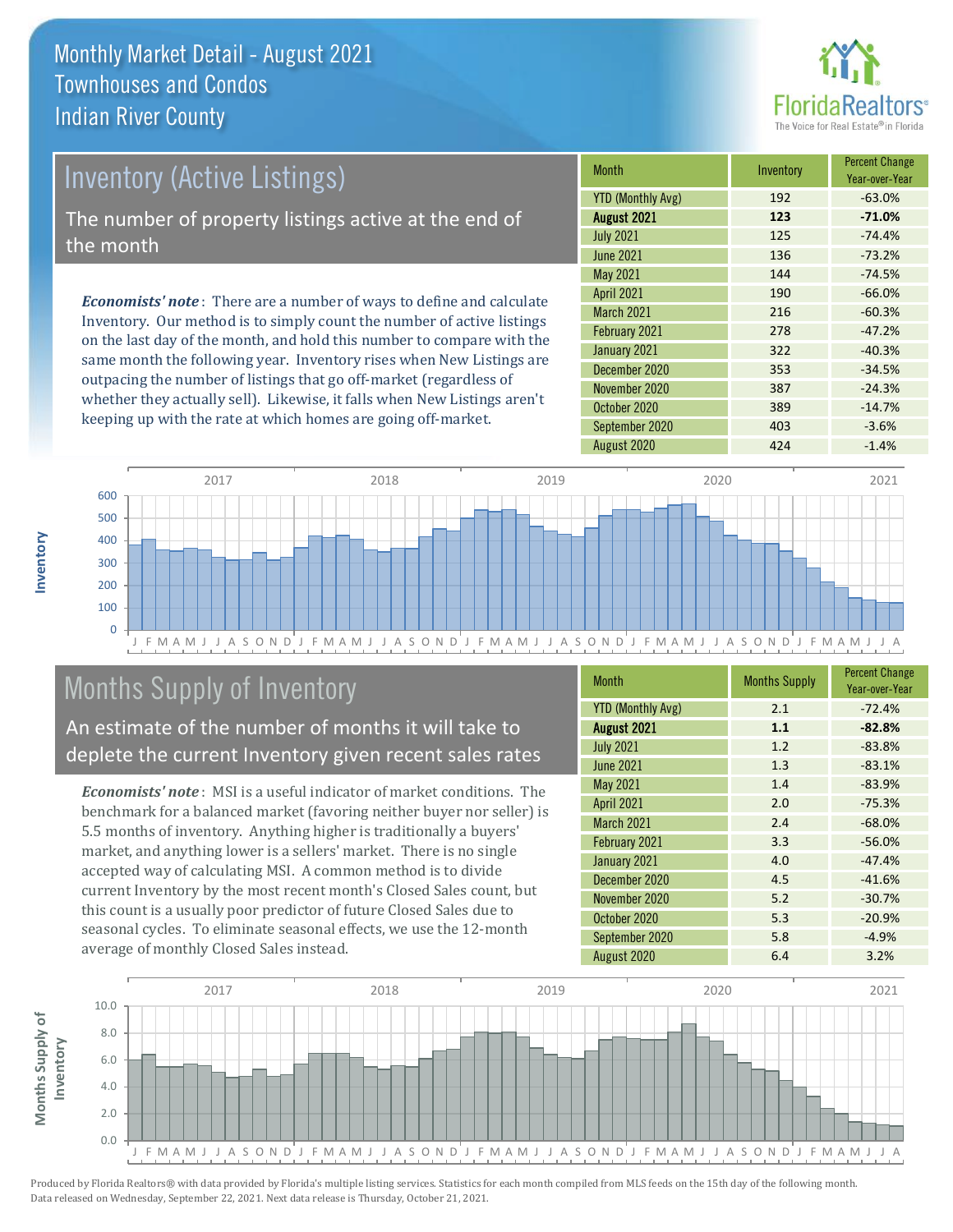

# Closed Sales by Sale Price

The number of sales transactions which closed during the month

*Economists' note:* Closed Sales are one of the simplest—yet most important—indicators for the residential real estate market. When comparing Closed Sales across markets of different sizes, we recommend comparing the percent changes in sales rather than the number of sales. Closed Sales (and many other market metrics) are affected by seasonal cycles, so actual trends are more accurately represented by year-over-year changes (i.e. comparing a month's sales to the amount of sales in the same month in the previous year), rather than changes from one month to the next.





### Median Time to Contract by Sale Price The median number of days between the listing date and contract date for all Closed Sales during the month

*Economists' note* : Like Time to Sale, Time to Contract is a measure of the length of the home selling process calculated for sales which closed during the month. The difference is that Time to Contract measures the number of days between the initial listing of a property and the signing of the contract which eventually led to the closing of the sale. When the gap between Median Time to Contract and Median Time to Sale grows, it is usually a sign of longer closing times and/or declining numbers of cash sales.

| <b>Sale Price</b>     | Median Time to<br>Contract | <b>Percent Change</b><br>Year-over-Year |
|-----------------------|----------------------------|-----------------------------------------|
| Less than \$50,000    | (No Sales)                 | N/A                                     |
| $$50,000 - $99,999$   | 71 Days                    | 173.1%                                  |
| $$100,000 - $149,999$ | 12 Days                    | $-78.9%$                                |
| $$150,000 - $199,999$ | 9 Days                     | $-78.0%$                                |
| \$200,000 - \$249,999 | 10 Days                    | $-89.7%$                                |
| \$250,000 - \$299,999 | 55 Days                    | $-75.2%$                                |
| \$300,000 - \$399,999 | 14 Days                    | $-65.0%$                                |
| \$400,000 - \$599,999 | 35 Days                    | $-76.5%$                                |
| \$600,000 - \$999,999 | 64 Days                    | $-81.0%$                                |
| \$1,000,000 or more   | 61 Days                    | $-87.8%$                                |



Produced by Florida Realtors® with data provided by Florida's multiple listing services. Statistics for each month compiled from MLS feeds on the 15th day of the following month. Data released on Wednesday, September 22, 2021. Next data release is Thursday, October 21, 2021.

**Median Time to Contract**

**Median Time to Contract**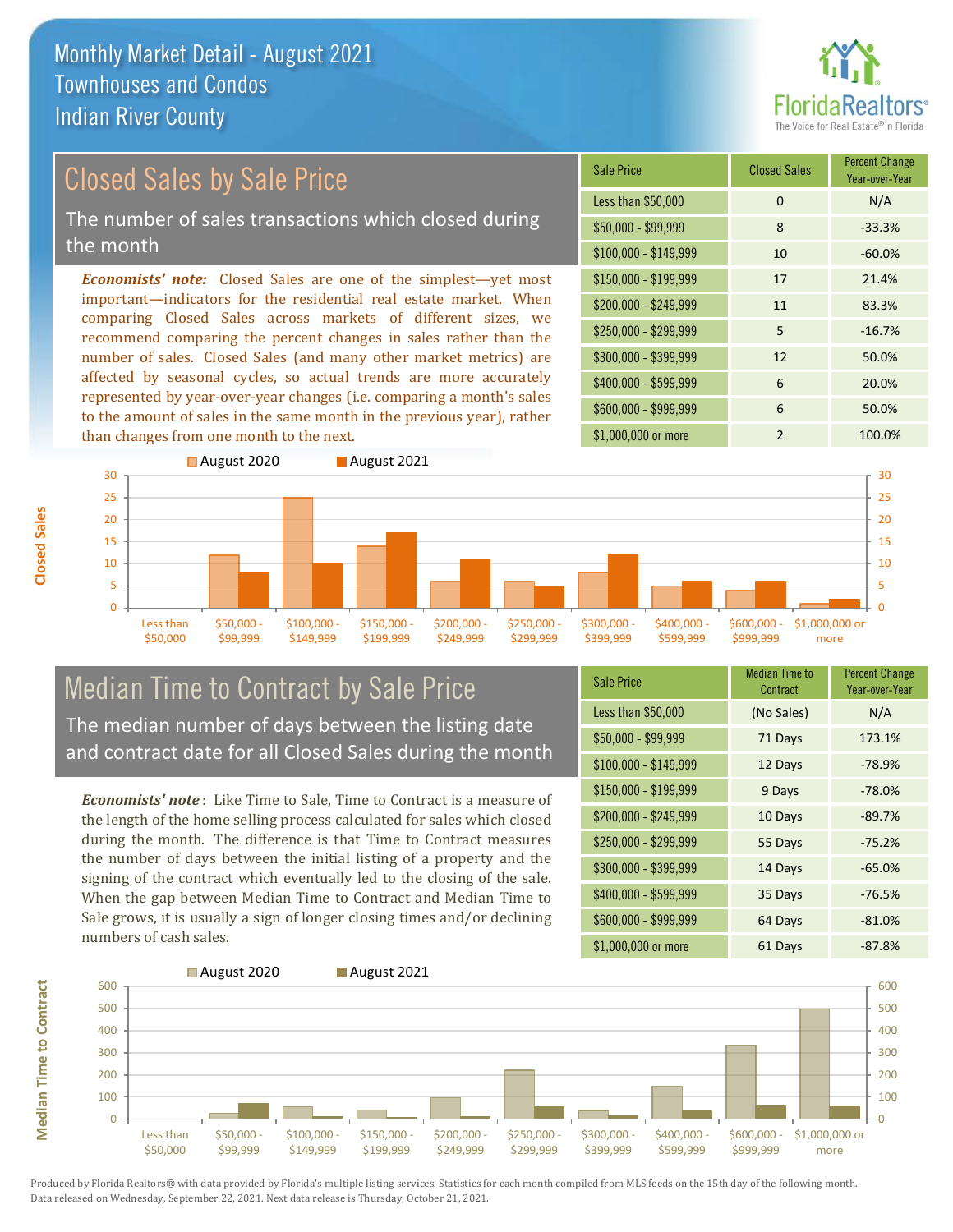

# New Listings by Initial Listing Price

The number of properties put onto the market during the month

*Economists' note:* New Listings tend to rise in delayed response to increasing prices, so they are often seen as a lagging indicator of market health. As prices rise, potential sellers raise their estimations of value—and in the most recent cycle, rising prices have freed up many potential sellers who were previously underwater on their mortgages. Note that in our calculations, we take care to not include properties that were recently taken off the market and quickly relisted, since these are not really *new* listings.

| <b>Initial Listing Price</b> | <b>New Listings</b> | <b>Percent Change</b><br>Year-over-Year |
|------------------------------|---------------------|-----------------------------------------|
| Less than \$50,000           | $\Omega$            | N/A                                     |
| $$50,000 - $99,999$          | 8                   | 33.3%                                   |
| $$100,000 - $149,999$        | 17                  | $-15.0%$                                |
| $$150,000 - $199,999$        | 17                  | 54.5%                                   |
| \$200,000 - \$249,999        | 11                  | 83.3%                                   |
| \$250,000 - \$299,999        | 11                  | 22.2%                                   |
| \$300,000 - \$399,999        | 10                  | 150.0%                                  |
| \$400,000 - \$599,999        | 4                   | $-33.3%$                                |
| \$600,000 - \$999,999        | 10                  | 66.7%                                   |
| \$1,000,000 or more          | 7                   | 600.0%                                  |



### Inventory by Current Listing Price The number of property listings active at the end of the month

*Economists' note* : There are a number of ways to define and calculate Inventory. Our method is to simply count the number of active listings on the last day of the month, and hold this number to compare with the same month the following year. Inventory rises when New Listings are outpacing the number of listings that go off-market (regardless of whether they actually sell). Likewise, it falls when New Listings aren't keeping up with the rate at which homes are going off-market.

| <b>Current Listing Price</b> | Inventory | <b>Percent Change</b><br>Year-over-Year |
|------------------------------|-----------|-----------------------------------------|
| Less than \$50,000           | $\Omega$  | N/A                                     |
| $$50,000 - $99,999$          | 7         | $-85.4%$                                |
| $$100,000 - $149,999$        | 11        | $-87.8%$                                |
| \$150,000 - \$199,999        | 17        | $-62.2%$                                |
| \$200,000 - \$249,999        | 8         | $-66.7%$                                |
| \$250,000 - \$299,999        | 8         | $-77.8%$                                |
| \$300,000 - \$399,999        | 11        | $-77.6%$                                |
| \$400,000 - \$599,999        | 9         | $-78.6%$                                |
| \$600,000 - \$999,999        | 14        | $-68.9%$                                |
| \$1,000,000 or more          | 38        | $-15.6%$                                |



Produced by Florida Realtors® with data provided by Florida's multiple listing services. Statistics for each month compiled from MLS feeds on the 15th day of the following month. Data released on Wednesday, September 22, 2021. Next data release is Thursday, October 21, 2021.

**Inventory**